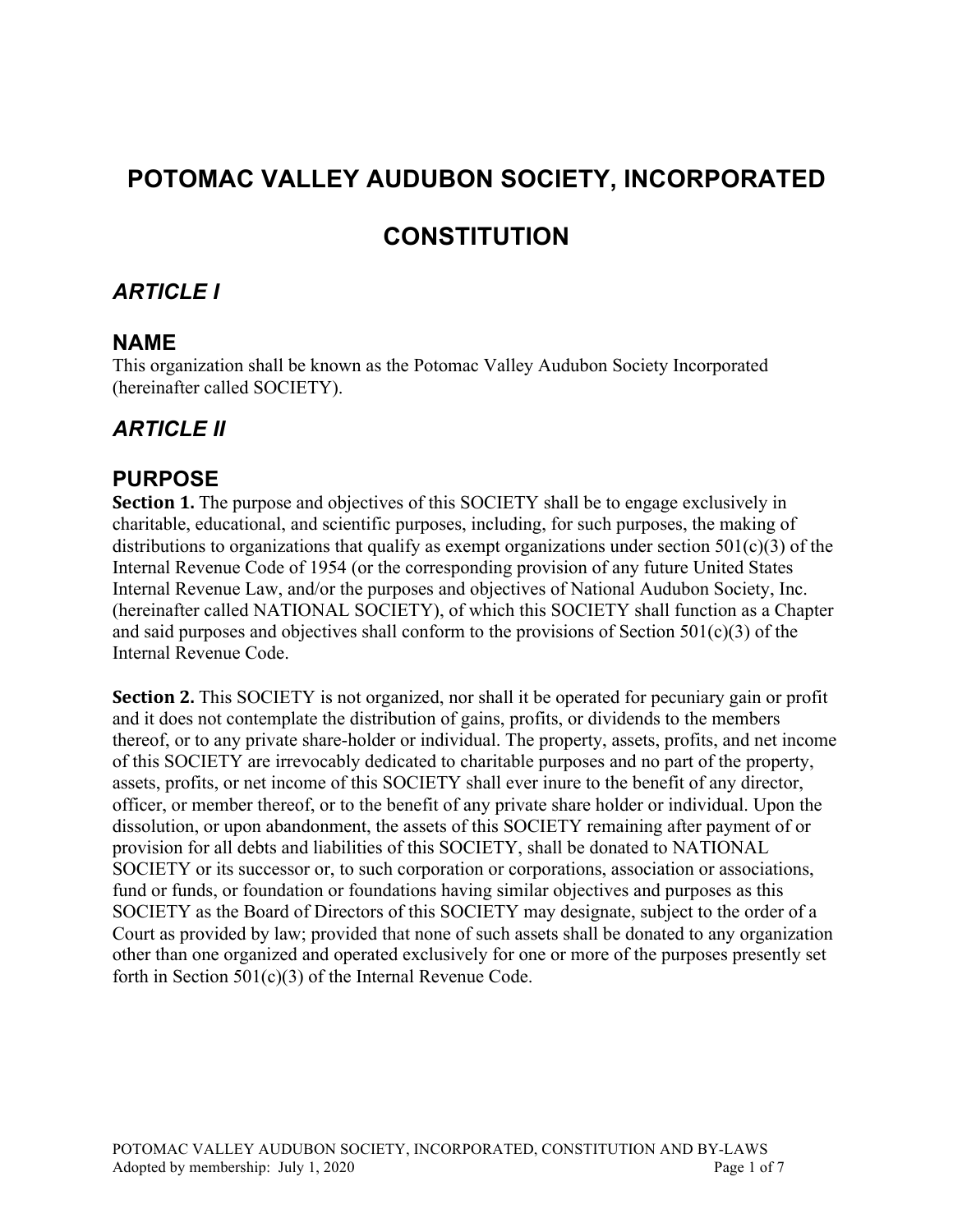#### **BYLAWS**

# *ARTICLE I*

#### **MEMBERSHIP**

**Section 1.** Any person interested in the purposes and objectives of this SOCIETY is eligible for membership.

**Section 2.** The two classes of membership in this SOCIETY shall be 1) National Members who join the NATIONAL SOCIETY and automatically become "Affiliate Members" based on either geography or choice at the time of membership or renewal, and 2) Local Members who join this SOCIETY directly.

**Section 3.** The membership dues for National Members are established by the NATIONAL SOCIETY. The membership dues for Local Members in this SOCIETY shall be established by the board of this SOCIETY.

**Section 4.** Per National Audubon Society Membership Policy, the NATIONAL SOCIETY will provide the SOCIETY with name and contact information for National Members assigned to the SOCIETY. Chapters will share Local Member names with National Audubon Society on a regular basis unless Local Members have opted out of such solicitations or mailing by notifying either National or the Chapter. Local Members' names will not be sold to outside organizations through list rentals.

**Section 5.** The SOCIETY shall retain all membership dues received from Local Members.

**Section 6.** Each member of this SOCIETY (both Affiliate Members through NAS and Local Members) shall have the right to cast one vote on the election of Officers and Directors and on any motion that may be properly brought before the membership.

**Section 7.** The SOCIETY will renew and service Local Memberships and determine what benefits apply to Local Members that may include additional benefits limited to Local Members. The NATIONAL SOCIETY will renew and service National Members and determine what benefits apply to National Members.

**Section 8.** Annual membership dues for Local Members shall be payable at the time of application, and yearly thereafter, on or by the anniversary date of membership. Monthly membership contributions are allowable if established by the SOCIETY.

**Section 9.** A Local Member shall be in default should renewal of membership dues not be paid within six months after due date. At that time, such delinquent members shall be dropped from the rolls.

# *ARTICLE II*

#### **MEETINGS**

**Section 1**. Regular meetings of members shall be held on such day of such months as may be determined by vote of the Board of Directors, but such regular meetings shall be held not fewer than six times in any calendar year.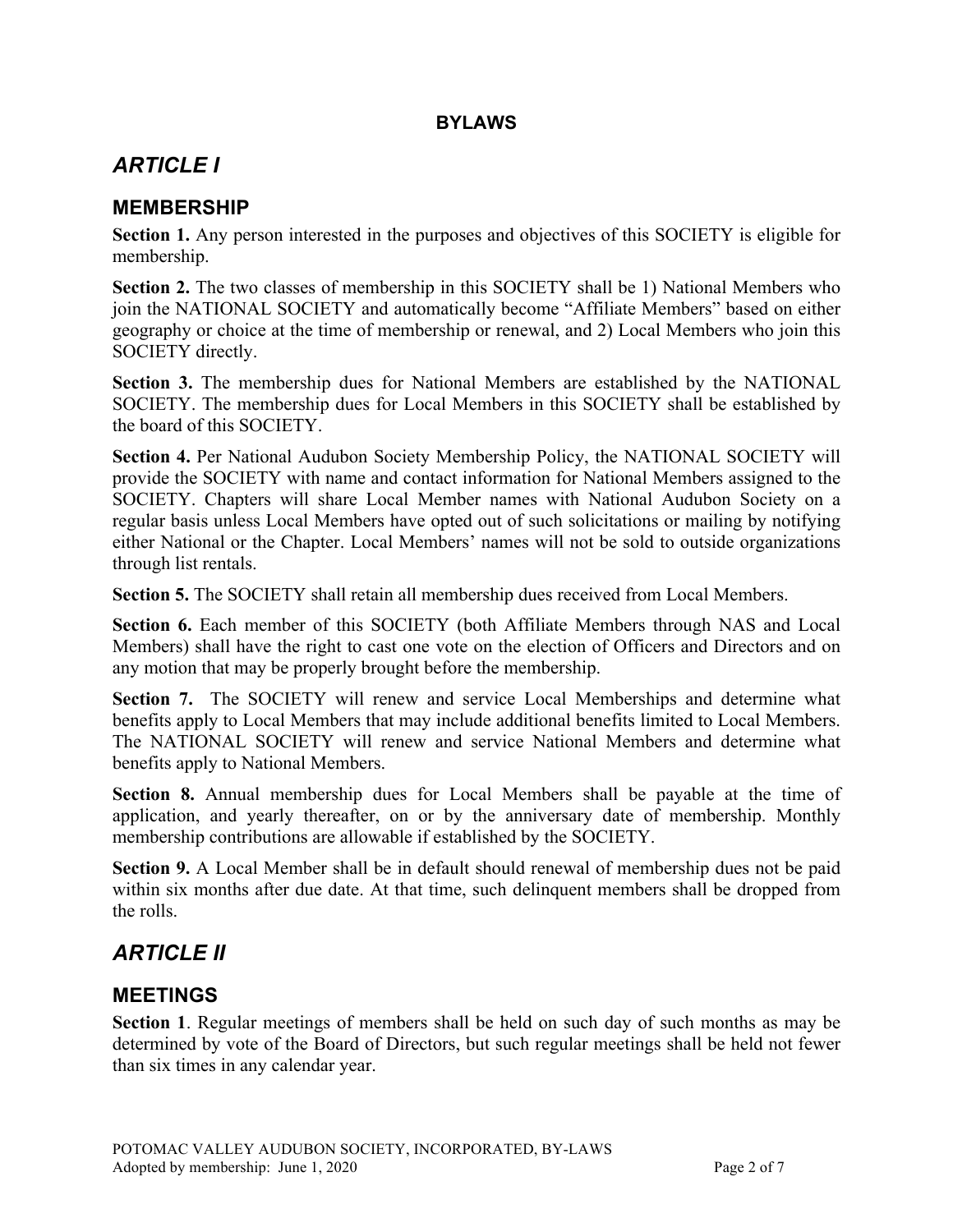**Section 2.** The annual meeting of members shall be held on such date each year in May or before the end of the fiscal year as may be determined by vote of the Board of Directors. Notice of such meeting will be announced in the PVAS Newsletter not less than 30 days prior to the meeting.

**Section 3**. Special meetings of members may be called by the President or pursuant to resolution of the Board, or by petition of not less than one-tenth (1/10) of all members entitled to vote.

**Section 4**. Notice of a special meeting of members shall state the purpose or purposes for which the meeting is called and the time, date, and location of the meeting. Notice of such meeting shall be announced not less than two weeks before the meeting date. The primary means of notification shall be the PVAS Newsletter. In the event that the newsletter will not be published within the prescribed time period, announcement may be made in a special mailing to all members.

**Section 5**. One-tenth (1/10) of all voting members shall constitute a quorum at any meeting of members at which SOCIETY business is to be conducted. The members may be present in person or by proxy.

Proxies may specify a particular issue (or issues) put forth for a vote and/or the date (or dates) for which the proxy shall be in effect. Proxies must be submitted in writing stating the name or position of the Officer or Director with authority to cast a vote on behalf of the member. Proxies must also be dated and signed by the member and delivered by mail or other means to any Officer of the SOCIETY. For a proxy vote to be counted it must be delivered to the Board prior to the action of taking a vote on the issue(s) or date(s) covered under the proxy.

## *ARTICLE III*

### **BOARD OF DIRECTORS**

**Section 1**. The control and conduct of the business of the SOCIETY shall be vested in its board of directors. The Board shall include not less than 13 elected Directors, which shall include four (4) Officers. The Board shall also include *emeritus* Directors and Officers who so choose to serve as advisors without voting rights.

**Section 2**. The Directors shall serve terms of two years, or until successors are installed. Successors shall be elected by a plurality of the voting members of the SOCIETY present in person or by proxy at the annual meeting of members or by voting members' properly submitted paper or electronic vote. Installation of Directors shall take effect on July 1. At such times that Directors or Officers leave the Board prior to the expiration of their term of office or at the initiation of a new or revised board structure, the Board may assign different terms of office to its Directors or Officers in order to assure even staggering of terms.

**Section 3**. No one individual shall serve for more than three (3) consecutive terms (6 years) as a member of the Board, except in the case of an individual who after three terms of consecutive service on the Board is elected an Officer, and as such may serve one additional two-year term, that is, no individual shall serve more than eight consecutive years on the Board. Such an exception may be made by unanimous decision of the Board and will be limited to one two-year term.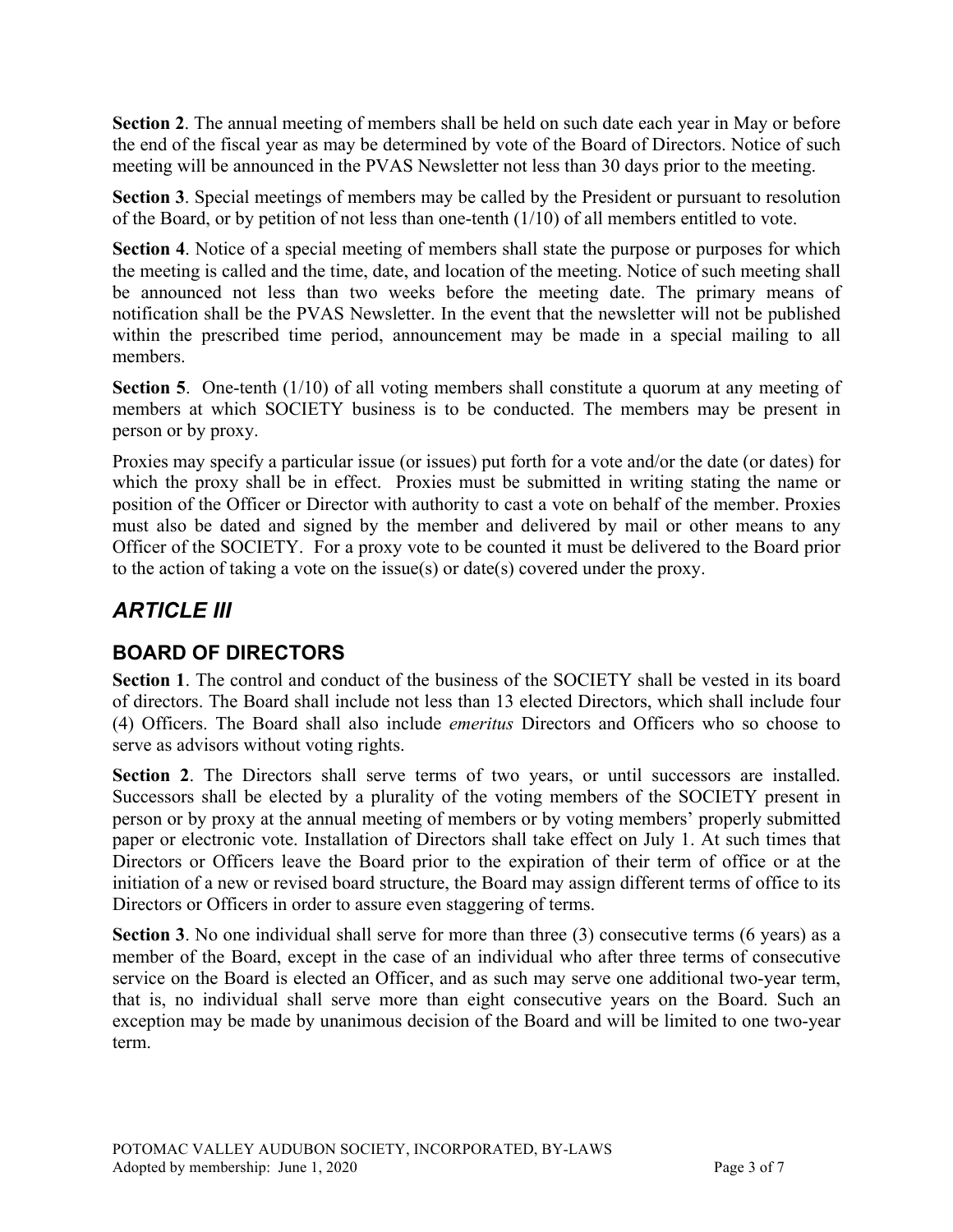**Section 4.** Any director or officer may be removed from such office, with or without cause, by a majority vote of the voting members of the SOCIETY at any regular meeting or special meeting of the members called expressly for that purpose.

Procedures for addressing the removal of a director:

- 1. An interested person may make a presentation to the Board explaining allegations and actions that may warrant removal of a member of the Board of Directors, but after the presentation, he/she shall not be party to the discussion of the allegation or action involving a possible infraction and/or removal of a member of the Board of Directors.
- 2. The President or presiding officer of the Board shall, if appropriate, appoint an impartial person or committee to investigate asserted allegations and actions warranting removal of a member of the Board of Directors.
- 3. A member of the Board of Directors under consideration for removal may at their own behest or at the request of the Board give an explanation and accounting of alleged actions giving cause for consideration for removal.
- 4. The Board may by a two-thirds majority of the entire Board, determine an allegation to be frivolous or otherwise inappropriate for consideration by the membership.
- 5. After exercising due diligence, the Board shall summarize its findings and draw up a statement of the allegation and its findings.
- 6. The allegation and findings of the Board shall be documented and presented to the membership at any regular or special meeting of the members called expressly for the purpose of removal of a Director/Officer.
- 7. If the President resigns prior to the completion of his/her elected term or is removed from office, He/she does not become the Past President. The current Past President remains unchanged.
- 8. Discussion and a vote of the members shall be conducted in accordance with the SOCIETY'S practices for parliamentary procedure.

**Section 5**. If by reason of resignation or death, or for any other reason, vacancies exist whereby the Board has not the full complement of Directors, the Board may proceed to elect a Director or Directors to fill such vacancies and the Director or Directors so elected shall serve until the next annual meeting of members. When for such purpose, a Director that been elected for less than a full term, such part term shall be disregarded with respect to his qualification for re-election for additional consecutive terms, as set forth in Section 3 hereinabove.

**Section 6**. There shall be at least five regular meetings of the Board of Directors in any one calendar year. The first regular meeting of the Board for a new fiscal year shall take place in September of the new fiscal year on a date as decided in advance by the Board. The dates and places for the regular meetings shall be determined by the Board at its first regular meeting following the annual meeting of members. Once the membership is notified of this schedule of regular meetings, further notices of these meetings shall not be required.

**Section 7**. Special meetings of the Board shall be called by the President or other presiding officer when circumstances require it or upon request of the majority of the Board. Board members shall be notified of any special meeting not less than seven (7) days prior to the date of the meeting.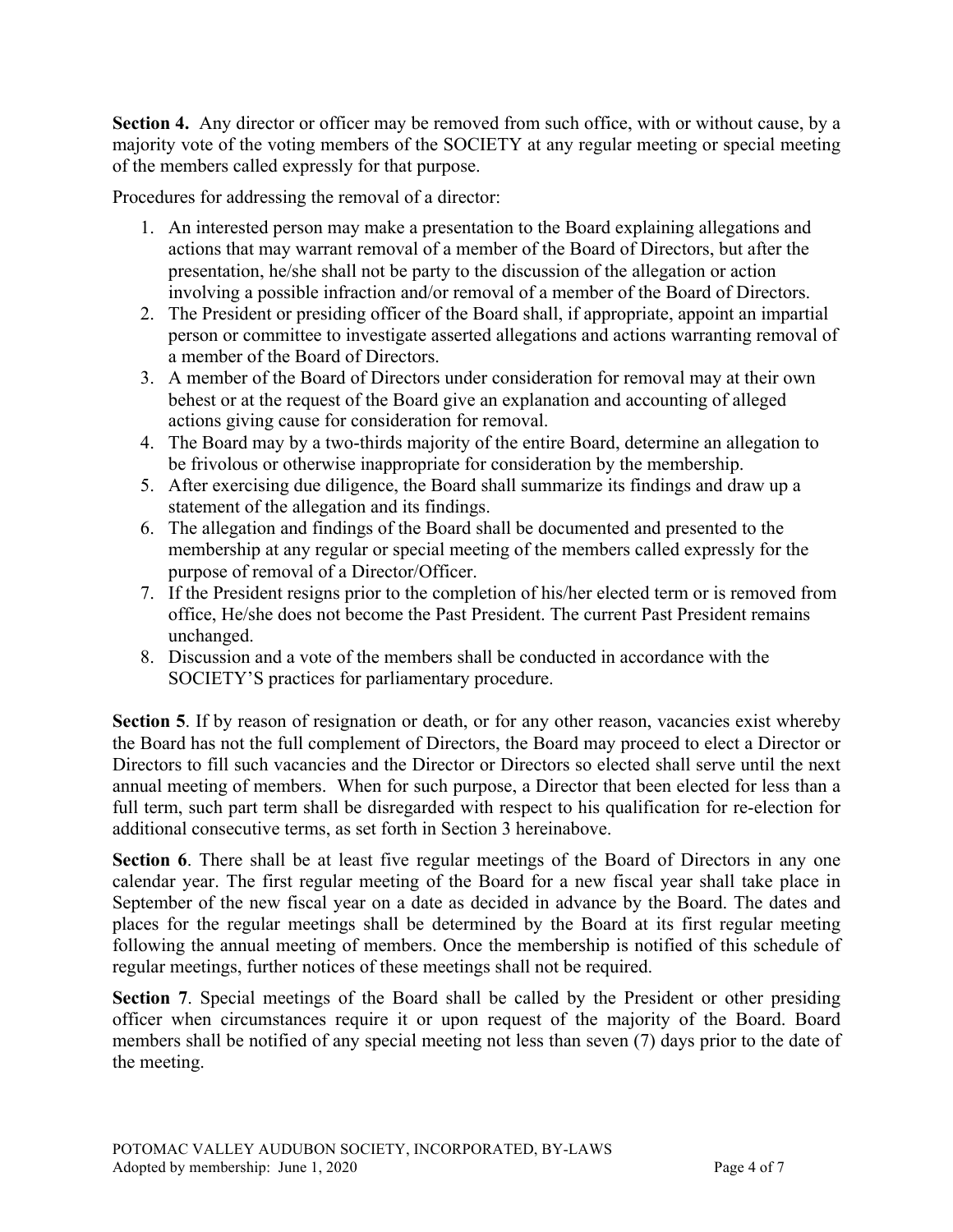**Section 8**. A majority of the Board shall constitute a quorum at any meeting of the Board provided such quorum includes a majority of the Directors.

**Section 9.** The President or, in his/her absence, the Vice President, shall act as Chairman at any meeting of the Board. In the absence of both the President and the Vice President, the Board shall designate any other member of the Board to act as Chairman at such meeting.

**Section 10.** In the event of emergency or at other such times that accessibility of Board members does not permit a face-to-face meeting for the conduct of essential and time sensitive business, the President /Chairperson may utilize other means (such as but not limited to: email, Internet meeting, teleconference, etc.) of convening the Board for discussion and or voting on Board business.

**Section 11.** From time-to-time the Board of Directors may need to conduct business that is highly sensitive. It may be necessary to conduct this business in closed session. The determination to convene a full meeting or portion thereof in closed session will be made by discussion and vote of the Board. The determination of parties to be invited into or excluded from such sessions will also be determined by vote of the Board prior to conduct of a closed session.

## *ARTICLE IV*

### **OFFICERS**

**Section 1**. The Officers of the SOCIETY shall be a President, a Vice President, a Secretary, and a Treasurer, and such other Officers as may be determined by the Board of Directors.

**Section 2**. All Officers shall serve two-year terms, or until their successors are elected, and no individual may hold the same office for more than three consecutive terms.

Section 3. The Officers shall serve terms of two years, or until successors are installed. Successors shall be elected by a plurality of the voting members of the SOCIETY present in person or by proxy at the annual meeting of members or by voting members' properly submitted paper or electronic vote. Officers' terms begin on July 1.

**Section 4**. If by reason of resignation or death, or for any other reason, an office shall become vacant, the Board may proceed to elect, by majority vote, such Officer to fill the vacancy and the Officer so elected shall serve until June 30th. When, for such purpose, an Officer has been elected for less than a full term, such part term shall be disregarded with respect to his qualification for re-election for a full term or for additional consecutive terms, as set forth in Section 2 hereinabove.

**Section 5**. The President shall direct and administer the affairs of the SOCIETY as its executive head and shall supervise all phases of its activities, subject to instructions by the Board. The President shall also be an ex-officio member of all committees. He/she shall preside at all meetings of members and of the Board.

**Section 6**. The Vice-President shall assist the President to carry out his/her duties and, in the absence of the President, the Vice-President shall direct and administer the affairs of the SOCIETY and supervise all phases of its activities, subject to instructions by the Board, and shall preside at meetings of members and of the Board.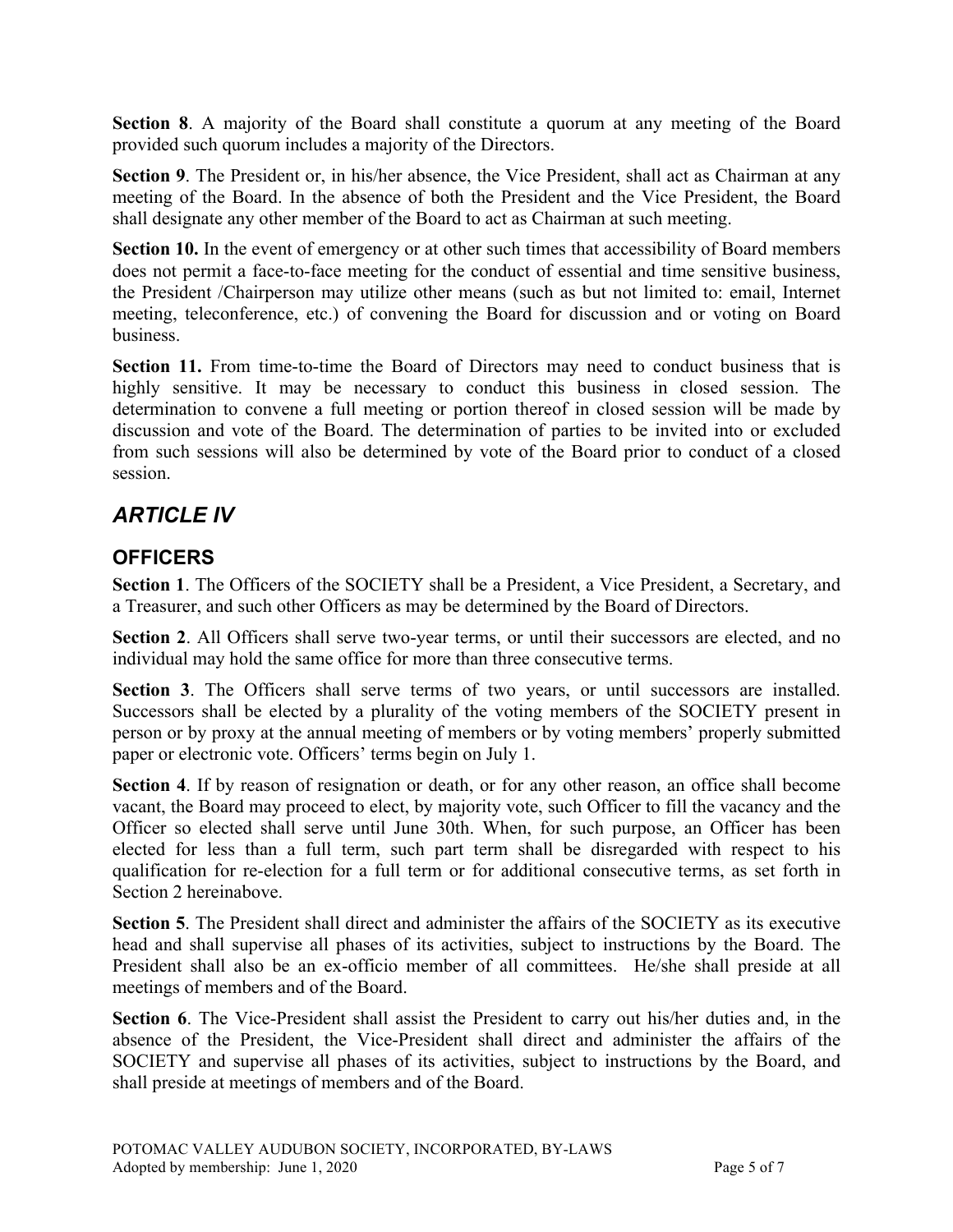**Section 7**. The Secretary shall keep a record of all proceedings of the Society and of the Board of **Directors** 

**Section 8**. The Treasurer shall have custody of the SOCIETY'S funds and shall report to the Board of Directors at its regular meetings or as requested. The Treasurer follows Fiscal Operations Policy Manual.

**Section 9**. All checks and drafts of the SOCIETY may be signed by the Executive Director, Treasurer, the President, or the Vice President, or as amended in the Fiscal Operations Policy Manual. Checks that exceed an amount specified by the Board, shall be co-signed by two (2) of the above-named SOCIETY officers.

**Section 10.** The duties of the officers may be modified by policies adopted by the Board.

# *ARTICLE V*

#### **STANDING COMMITTIES**

PVAS has the following Standing Committees: Executive Committee, Finance Committee, Development Committee, and Governance Committee. These are permanent committees that meet regularly. Roles and responsibilities are detailed in the "Organizational Structure of the Potomac Valley Audubon Society" document

## *ARTICLE VI*

#### **OTHER COMMITTEES AND APPOINTMENTS**

**Section 1**. Advisory Groups and Task Forces are designated in the addendum entitled "**Organization and Structure of the Potomac Valley Audubon Society."**

**Section 2**. The President, with the approval of the Board of Directors, may appoint Advisory Groups, Task Forces and special committees.

## *ARTICLE VII*

#### **CONFLICTS OF INTEREST**

A "conflict of interest" arises when a person in a position of authority over an organization, such as a director, officer, or manager, may benefit personally from a decision he or she could make.

In matters involving potential conflict-of-interest issues, the SOCIETY shall follow the current recommendations of the Internal Revenue Service. The policy as adapted is available for review at the IRS website or by request to the President or duly designated board director responsible for retention of official documents.

The Board of Directors of Potomac Valley Audubon Society shall make its own determinations of timing and appropriate use of IRS recommendations regarding Periodic Reviews and Use of Outside Experts.